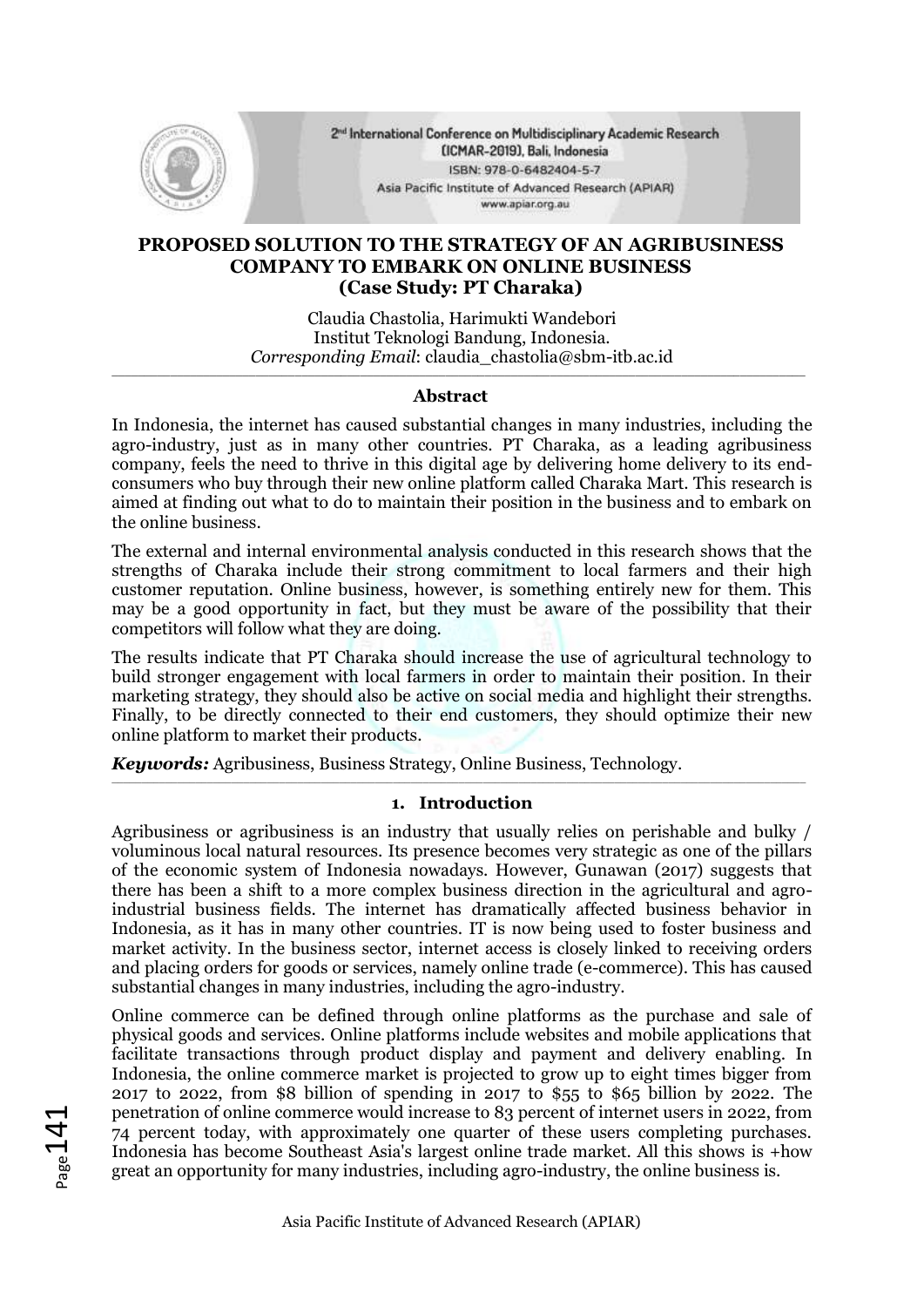# **A. Company Profile**

 $_{\rm ^{page}142}$ 

PT Charaka is an Indonesian agribusiness company established on 1 December 2001. They produce and deliver various types of healthy food crops to many Indonesian cities. They are the pioneer of Indonesia's certified pesticide-free crop producer and claimed to be the industry's leading company since the year they've been established so far. Their vision and mission is to create a healthy society through healthy food.

PT Charaka began its business in Bekasi, Indonesia, which has now become its headquarters location. They have a number of branches in Bandung, Surabaya, Cianjur, Brebes, Yogyakarta, Dieng, and Garut as of January 2019. They had only 3 employees at the beginning, but now they have over 200 employees.



Figure 1. PT Charaka's Logo

All their products are naturally grown (natural agriculture). Using plant extracts recommended by the FDA (Food and Drug Administration) and the EPA (Environmental Protection Agency), their products also underwent a post-harvest neutralization process to eliminate pesticides attached to fruit and vegetables. The increase of public awareness of health, food safety, and environment makes Charaka products a solution for today's society.



Figure 2. Charaka's Products

Their products are delivered to their customers who are companies owning supermarkets all around Indonesia, such as PT Trans Retail Indonesia and PT AEON Indonesia.



Figure 3. Total Revenue per Year

Asia Pacific Institute of Advanced Research (APIAR)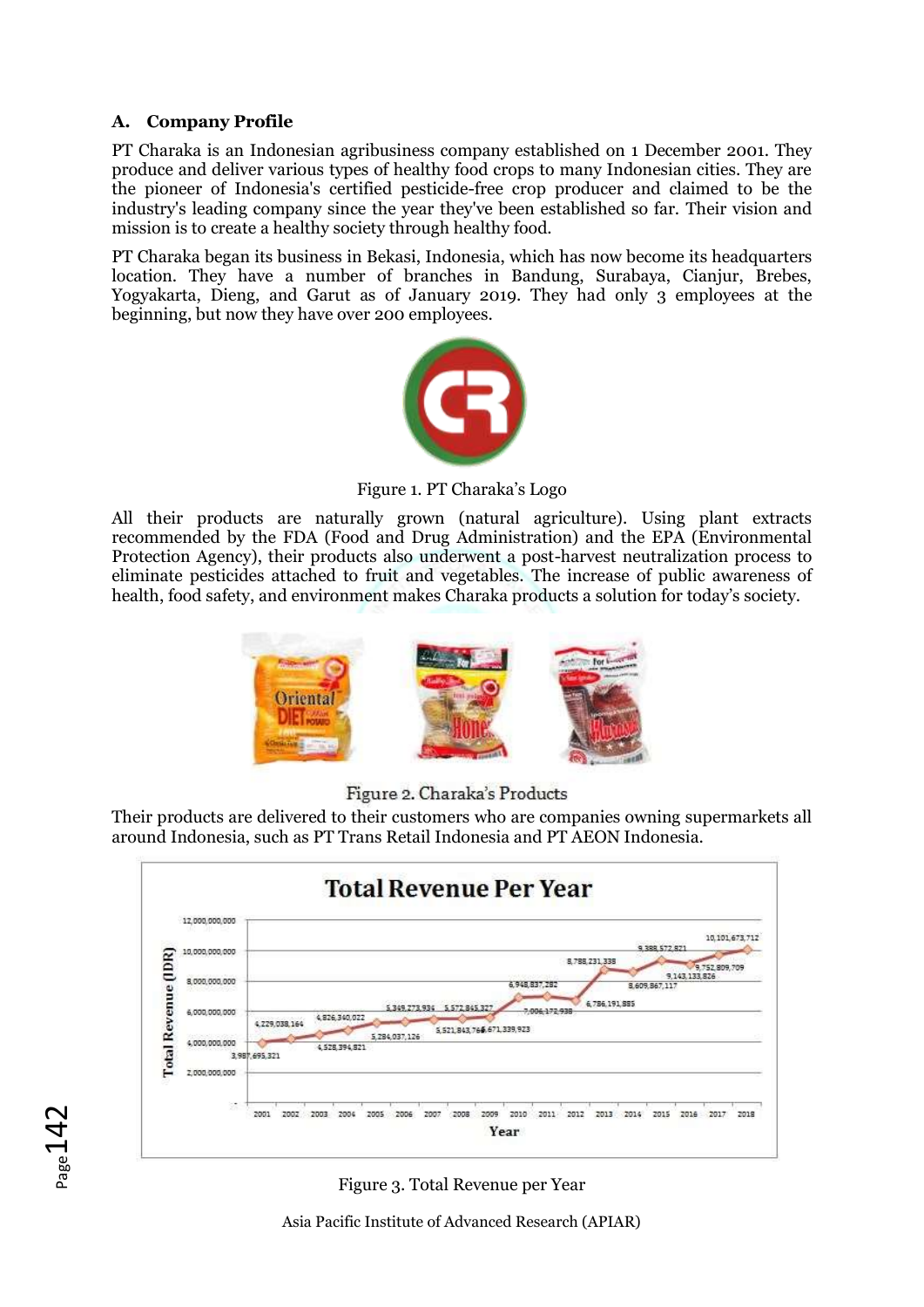Over the years, it can be seen that PT Charaka's revenue increases almost every year. The increase in each year is considered stable, with the exception of a slightly significant increase in the years 2010 and 2013. There is a small decrease in the year 2012 which is around 1 billion less than the year before. However, the increase in the next year after that, which is around 4 billion rupiahs, is able to boost the revenue.

### **B. Business Issue**

PT Charaka needs to keep innovating to maintain its position as a leading company in the business. Their closest competitors are constantly following what they are doing, such as PT Anugrah Mandiri and PT Tani Unggul Nusantara. They must therefore be one step ahead of them all the time. With regards to the marketing and sales aspect of their products, PT Charaka has been doing the same thing over all aspects of the business for 17 years. They have done it conventionally by distributing their products to supermarkets throughout Indonesia for their end-consumers to buy later.

PT Charaka believes in this digital age that they should make the best of technology to create marketing and sales innovation. In the form of a website and mobile application called Charaka Mart, they are now developing online platforms. It's an online platform where people can buy PT Charaka's products and get them delivered to their homes. They are planning to launch the online platforms in the near future.



Figure 4. Charaka Mart Homepage

Online delivery is only available as a starting point in the Jakarta and Bekasi area. Bekasi is chosen as it is where Charaka's distribution center is located so that the availability of the products can be easily ensured. Jakarta is chosen because this Indonesian capital city is the city with the largest sales of the products of Charaka. They are going to store their products every 2 weeks in their representatives. They will also ensure that the delivery process takes as little time as possible and is as smooth as possible, so customers will not have to worry about the freshness and quality of the products they receive.

Their head-to-head competitors, who are other pesticide-free producers of agricultural products, have done nothing digital. If they do it right, the company will benefit from this innovation and will leave them far behind their competitors. Being the first to contact endconsumers directly using the IT approach will be another competitive advantage for Charaka and this will also be a new revenue stream for the business. However, as the online business for this company is a completely new thing, they feel the need to fully understand what they are currently facing and what they should do to continue to thrive.

# **2. Methods**

The conceptual framework that can be seen in Figure 5 is the research scheme that the researcher will use in this study. The analysis done in this research is external environment analysis and internal organization analysis as explained by Hitt, et al (2016). The data is collected by conducting literature review and depth interviews with the managers of the company.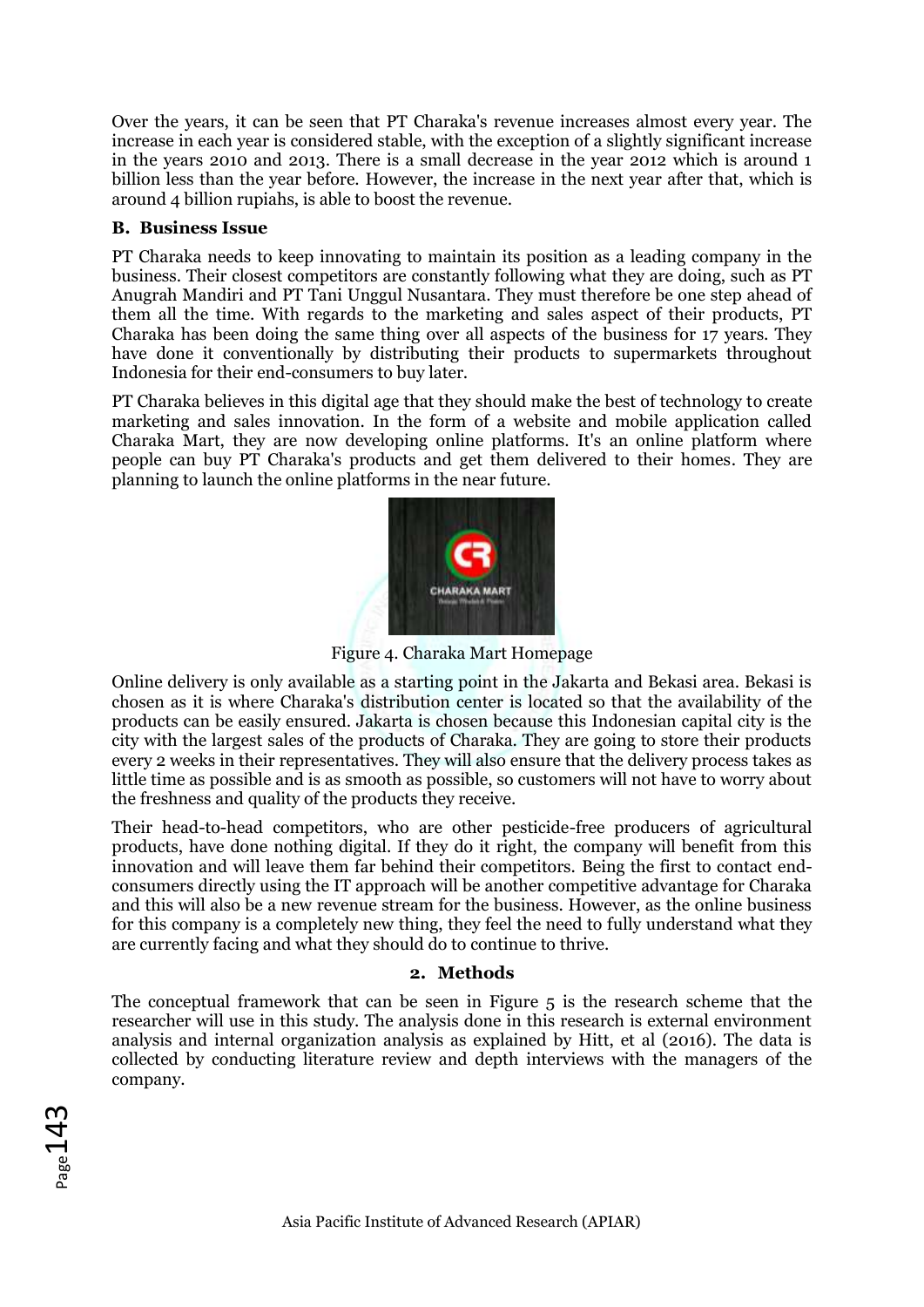

Figure 5. Conceptual Framework

# **A. External Environment Analysis**

# **1. General Environment Analysis**

# **Political**

The Indonesian Ministry of Agriculture's vision in 2015-2019 is to implement sustainable farming-bioindustry systems that produce various healthy foods and high-value products based on local food sovereignty resources and farmers ' welfare (Ministry of Agriculture, 2014). Joko Widodo claimed in 2019 that the development of online and offline trade transactions must be balanced, which will have an impact on connecting the ecosystem online and offline. As a solution for farmers, small and micro entrepreneurs facing the 4.0 Industrial Revolution, he also offered an online marketplace (Utami, 2019).

### **Economic**

Indonesia's agriculture sector has long been an important source of income for local households. The sector has been able to attract necessary investment partly as a result of adopting business-friendly initiatives. Despite major gains, crop yields are restricted by a set of challenges, such as limited farmers' access to capital and outdated infrastructure. To address these issues, President Joko Widodo's administration has successfully increased the use of mechanized agricultural technology, invested in infrastructure, and expanded the overall agricultural land area. In the period 2013-2017, production index of food crops had increased each year. Food crops production index in 2017 were 120,12 which increased by 7.02 points compared to last year(Badan Pusat Statistik, 2017). Agricultural GDP link indices rose again 0.45 points at a constant price from 103.36 in 2016 to 103.81 in 2017. In 2017, however, the agricultural sector's contribution to Indonesia's total GDP dropped from 13.47% in 2016 to 13.14% in 2017.

### **Sociocultural**

Indonesian people's culture imprinted agriculture because of Indonesia's tropical climate and decent soil. Agriculture is regarded as Indonesian society's best support. Badan Pusat Statistik (2017) has stated that those who work in farm and agriculture sector reached 39.68 million people or 31.68% of total working employee in Indonesia. The priority of the government has been to improve the welfare of people working in the agriculture sector. As a result of various efforts made by the Ministry of Agriculture, farmers' welfare is increasing. Based on BPS (Badan Pusat Statistik) data, the number of low-income people in rural areas

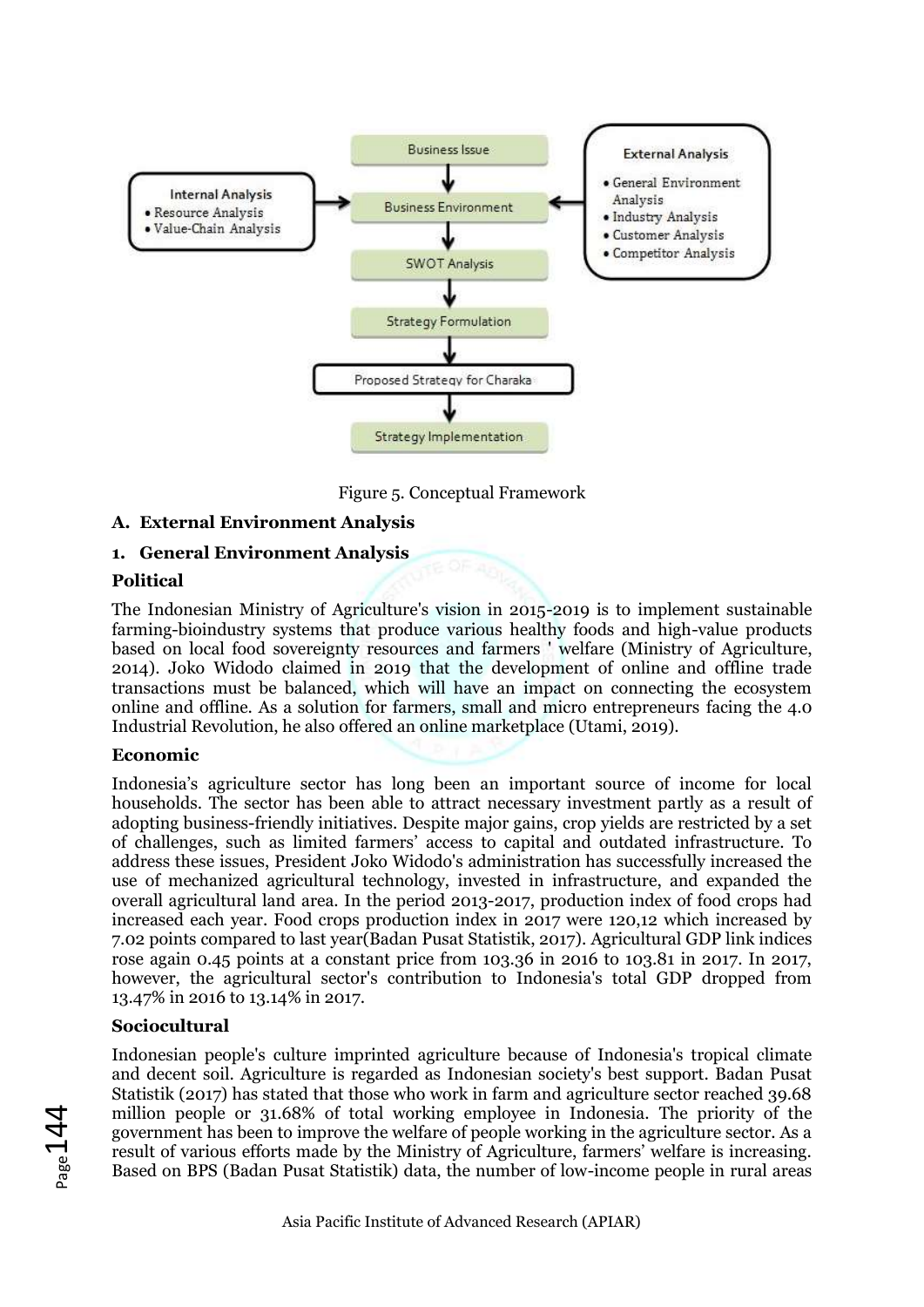in March 2017 was 17.1 millions, a decrease of 600,000 compared to the previous year. In Indonesia, however, the number of farmers is falling annually. BPS has noted that the majority of the existing farmers is 45 years of age and older. One of the biggest factors of the refusal of the younger generation is that they learn farming on their own.

# **Technological**

Simple agricultural technology has slowly, but surely been left behind. The use of rice mills and hand tractors can be found in different Indonesian villages. The internet is one of the best technology implementations in our time. Geographically, digitization is uneven across Indonesia. However, connected Indonesians are very digitally savvy. E-commerce revenue in Indonesia reached USD 6 billion in 2016, with online purchases made by 78 percent of current internet users. Over the next five years, the industry is expected to grow by about 18 percent annually, reaching a market volume of USD 16.4 billion by the end of 2020 (McKinsey and Company, 2018).

### **Demographic**

Rural populations are generally strongly correlated with the agricultural sector, and therefore rural populations are strongly correlated with farmers. Indonesia is experiencing rapid urbanization as the industrial sector is growing rapidly rather than the agricultural sector. Meanwhile, the trend of agricultural-engaged employment is declining in terms of employment. In 1960's, agricultural-engage employment contributed about 70% of the total employment of Indonesia. Since then, it was steeply decreasing and became 35% presently, along with rapid growth of urban sectors (Syuaib, 2016).

# **Global**

Global agriculture will face three major challenges in this century, namely how to feed a growing world population, how to contribute to reducing the world's high prevalence of rural poverty, and how to respond to increased concerns about natural resource base management (McCalla, 2010).

### **Environment**

Based on Indonesia's land use characteristics, nearly 30% is recognized as agricultural land. Although it covers only 6.8% of the total land area of the country, Java accounts for more than 29% of the total arable land area and contributes more than half of the harvested area of national food crops (Onder et al., 2011). Fundamentally, agricultural activities contribute both positive and negative environmental effects. Agriculture can certainly be expected to preserve the natural resource if carried out in a sustainable manner and prevent the degradation of soil, water and air quality. However, the negative effects can come from excessive and wrong usage of pesticide, chemical fertilizer, and plant hormone.

### **2. Industry Analysis**

### **Threat of New Entrants**

The likelihood of firms entering an industry depends on two factors that are entry barriers and the retaliation expected from current industry participants. The government policy, economies of scale, capital requirements, and switching costs are some of the significant entry barriers that may discourage competitors from entering a market. Despite some challenges, agricultural development programs and policies implemented by the government are currently able to boost and contribute significantly to national economic growth. According to Chavas (2008), developed-country agriculture has a typical L-shape average cost function, which means that production costs drop steeply to start with and gradually as the production scale increases. The capital requirement for entering the agricultural industry is considerably high, as a new company that wants to enter the business must have a large amount of money, especially if it wants to have its own farm. In this business, the switching cost is relatively low. If customers are not satisfied, when they go to supermarkets to buy an agricultural product, they can easily switch to other products. Companies seeking to enter

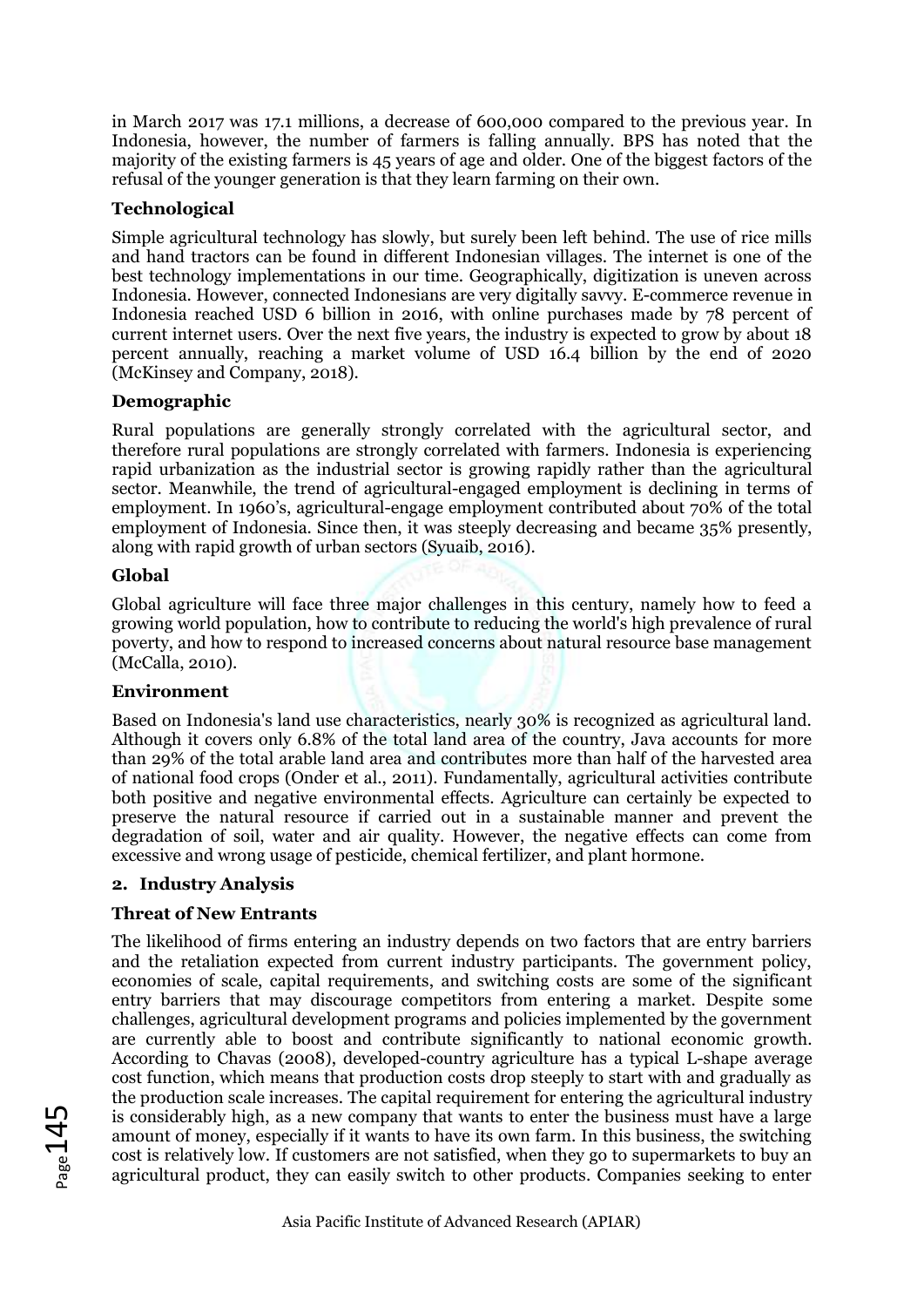the agricultural industry also need to anticipate existing firms ' reactions as almost every segment of the agricultural industry has been affected.

# **Threat of Substitute Products**

There are many other agricultural products in the supermarkets of the upper class. Approximately 40% are pesticide-free and 60% are not pesticide-free. Most of the pesticidefree products are not significantly different so customers who have a big concern on health but have not been loyal to any brand can try another brand as long as it is pesticide-free. Meanwhile, there are several online platforms that can be used by customers to purchase agricultural products for online platforms. Most existing online platforms, however, do not supply their own branded agricultural products. Therefore, it won't be easy to find another online platform like Charaka Mart.

### **Bargaining Power of Buyers**

Buyers' negotiating power is relatively high. Customers have many online and offline options in this era. Supermarkets work with many agricultural product producers to provide many options for the customers. Supermarkets don't rely on one company only therefore they have a high bargaining power. They also have this agreement called the "trading term" which is the amount of portion that they can get from the sale of a product.

# **Bargaining Power of Suppliers**

By developing a long-term relationship with them, some companies try to manage or reduce the power of suppliers. A company should also take into account engagement with farmers. Companies engaged in pre-harvest activities are more likely to have a higher negotiating power.

# **Intensity of Rivalry Among Competitors**

There are some factors that need to be addressed in the analysis of the environment of the competition. Slow industry growth, lack of differentiation or low switching costs, and high exit barriers are some of the factors that make competition more intense. In 2019, the Ministry of Industry targeted an increase in agro-industry growth of 7.1 percent (Nugroho, 2019). There are several sectors that will enjoy great opportunities in this political year, including the agribusiness. The competition among pesticide-free producers is also intense as they offer similar major quality. Most of those companies, however, have not used any digital approach. In this industry, the exit barrier is relatively high particularly for those firms that own their own farms.

### **3. Customer Analysis**

In order to obtain customers' insights, questionnaires are distributed to be filled by potential customers. Population of this research is men and women aged 31 to 60 years old who live in Jakarta and Bekasi. Based on Badan Pusat Statistik data, the population with this specific criteria is 5,442,155 people. After calculating the population, the next step is defining the ideal amount to cover the amount of men and women for the respondents using the Slovin Formula. Using margin error of 10% (e = 10%) and total population (N) is 5,442,155, the calculation shows that the required amount of respondent is 100 respondents. The questionnaires are then spread and 102 respondents filled them. The results are as follows:

# **Customer's Habit and Preferences in Online Shopping**

Ninety-five percent of all respondents shopped online. The first thing that made them go shopping online varies from curiosity trying online shopping not to have time to go to a supermarket or shopping center. For more than a year, more than 70 percent of them have gone shopping online, indicating that they are already used to shopping of this kind. Most of them regularly go online shopping. In fact, they do it around once a month. They buy various types of products online, including fashion items, airplane and train tickets, and agricultural products. Usually they use mobile banking and credit cards for payment. Most respondents think the main advantage of online shopping is that they don't have to go to a shopping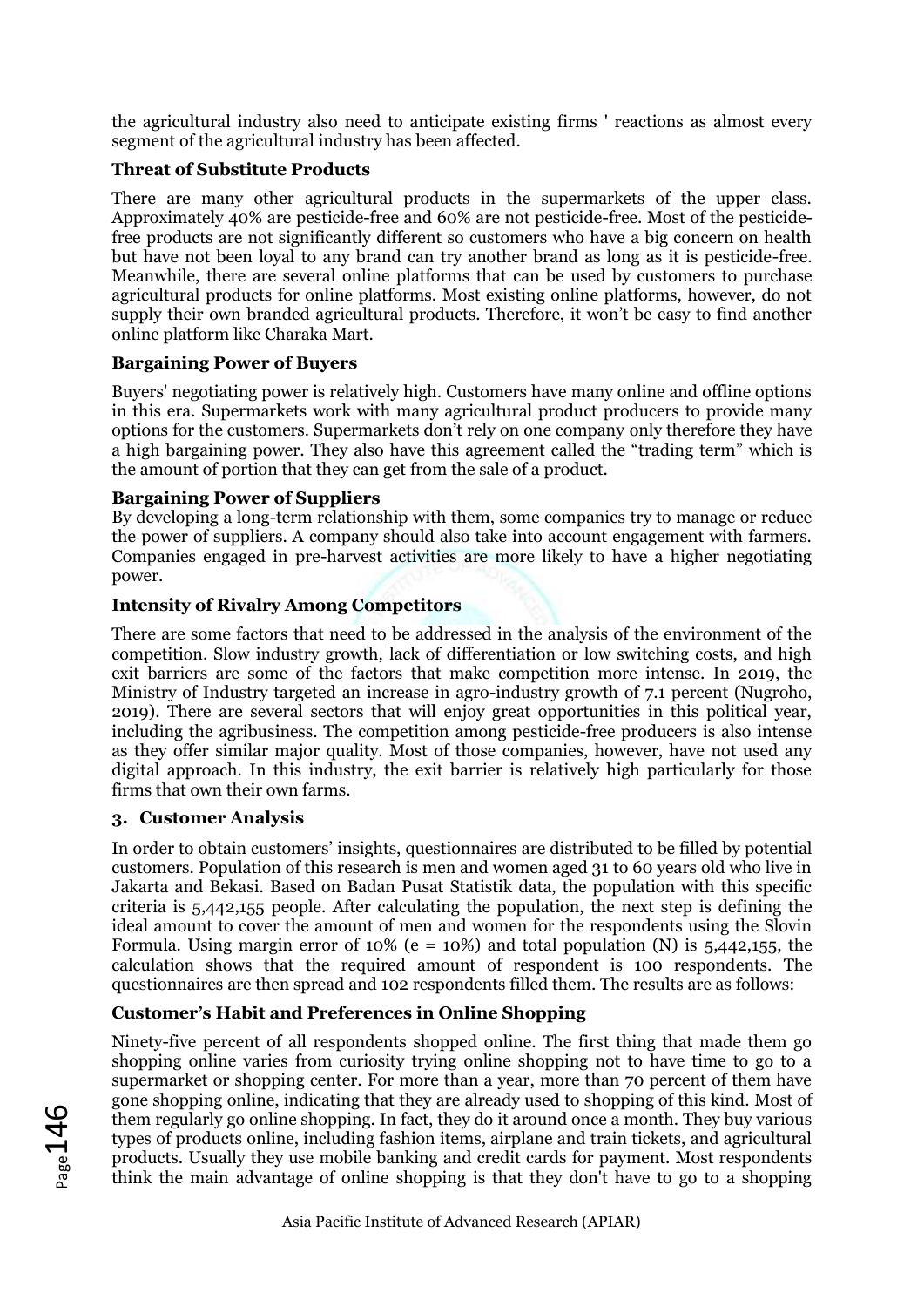center or supermarket and the main disadvantage of online shopping is that they can't check the product themselves and try it out. All of this habit and preferences show that these potential customers are very familiar with online shopping which means that using online platforms like Charaka Mart is not a strange thing for them.

# **Customer's View on Online Shopping's Factors**

Based on the score that the customers gave to each factor, the ranking of all factors can be determined. The most important factor is guarantee of product quality followed by guarantee of product originality. The third most important factor is promotion which means that customers see marketing promotion as something that will attract them. As for the fourth, fifth, and sixth most important factor is product price, product availability, and product variation respectively. The seventh most important factor is how easy-to-use the online platform is. Delivery speed is considered the next most important factor because some customers think that one of the disadvantages of online shopping is they have to wait for the products to be delivered. The ninth most important factor is design of the website/application. Payment options offered by the online marketplace are considered the next most important factor by the customers. The least most important factor of all the factors mentioned is delivery fee.

# **Customer's Habit in Using Online Platform to Buy Agricultural Products**

Nearly 60% of the respondents bought online agricultural products. In Happy Fresh and Sayurbox, they mostly buy them. Most of the people who bought online agricultural products do it at least once a month. This is a good thing because it shows that people are used to regular online purchases of agricultural products.

# **Customer's Motivation in Buying Pesticide-Free Products**

More than half of the respondents say they have a major health concern. They also claim to know alot about the danger of pesticide, which explains why almost 90% of the respondents have bought pesticide-free products. The frequency of them buying pesticide-free products varies but most of them do it once a month. All of this result shows that Charaka's products are something that they would go for. However, getting them to buy pesticide-free agricultural products via online platform will be Charaka's homework, therefore the appropriate marketing strategy is needed.

### **4. Competitor Analysis**

In terms of physical goods (agricultural products) and service (online delivery), the closest competitors to Charaka are by far:

• PT Anugrah Mandiri (AM)

Anugrah Mandiri was founded in 2011 as an agribusiness company. For nearly 8 years now, they have been Charaka's closest competitor. They also produce agricultural products that are pesticide-free and sell them at a lower price than Charaka. Supermarkets, however, say that their quality of product is still below Charaka. Their products are less attractive in terms of size, shape, cleanliness, and freshness than the products of Charaka. Most customers therefore still prefer the products of Charaka to theirs. PT Anugrah Mandiri holds around 25% of the total market of pesticide-free agricultural products. In addition, the commodities that they sell are less than Charaka.

• PT Tani Unggul Nusantara

PT Tani Unggul Trading Nusantara was founded in 2014 and is an agribusiness company aimed at improving the welfare of Indonesian farmers. They generate mostly non-branded non-pesticide-free products, but the exception is their potato products. Their potatoes are branded as "Sunrise" and pesticide-free as well. They may be quite new on the market but their potato products have already become one of the biggest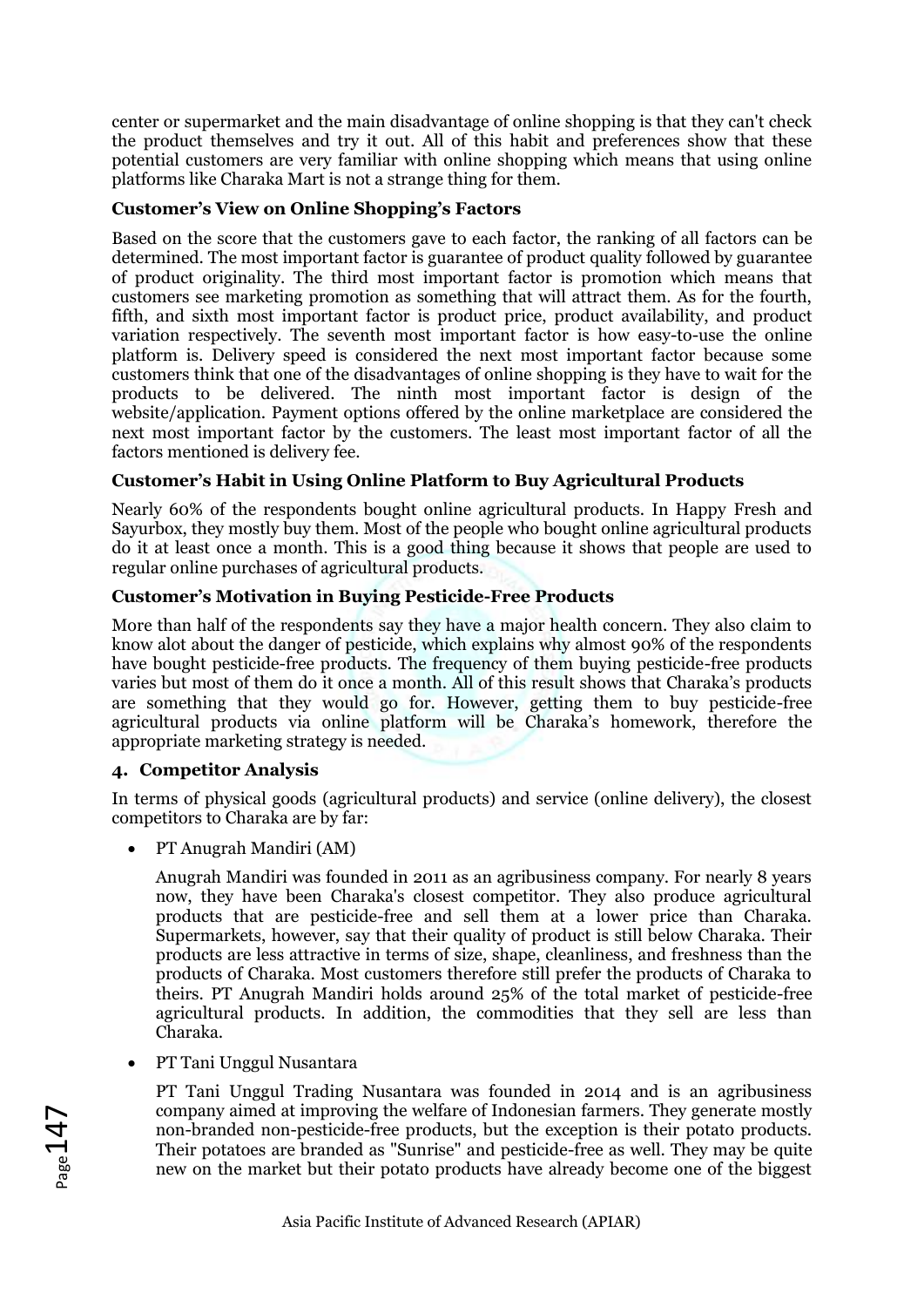competitors of Charaka. Overall, they hold around 20% of the whole market of agricultural products.

• HappyFresh

HappyFresh is South East Asia's online grocery platform that enables people to shop products from grocery stores around the city. It operates its own delivery fleet and staff from partnering supermarkets to pick up the fresh groceries. Established in 2014, the company operates in Indonesia, Malaysia, and Thailand. HappyFresh allows customers directly from supermarkets to order food or grocery. This start up claims it is possible to send customer orders in just one hour.

• Sayurbox

SayurBox provides a platform for customers to order directly from the farmers in the form of a mobile application and a website. They source and deliver the products directly to the convenience of the customer's door within 24 hours from partner farmers. Their products come from local farmers directly with the fair price for their work and the love they put in growing their food. They are currently supplying their products to the areas of DKI Jakarta and South Tangerang.

# **B. Internal Environment Analysis**

# **1. Resource Analysis**

The tangible resource is the number of assets that can be calculated and scrutinized. Meanwhile, the intangible resource is a resource that is difficult to be imitated and analyzed by competitors because it has grown into the company's history (Hitt et al, 2016).

### **Tangible Resources**

# • **Financial Resources**

As a company that has led the business for 17 years, Charaka has no financial problem. First established in 2001, the company used the capital of the founder and loan from the partners of the company. They were able to pay back all the loan in their second year. They have not submitted any loans since then because they can rely solely on their internal operations.Their ever-increasing sales also play a major role in their financial condition. Charaka has its own financial division that manages the activity of invoicing and buying. There has been no significant problem in this division throughout the years.

### • **Organizational Resources**

The organizational resources of Charaka are divided into several divisions to support the company from various aspects. They have the Division of Finance, HR, R&D, Production, Marketing, Sales & Distribution, and Management. Since last year, all of the data in Charaka is stored online which means they have gone paperless. PT Charaka has started to utilize online platforms to simplify the information sharing. This new system is really helpful because in Indonesia, PT Charaka has several branches in different regions.

### • **Physical Resources**

Charaka's physical resources include their office in Bekasi, their number of warehouses in Bandung, Surabaya, Cianjur, Brebes, Yogyakarta, Dieng, and Garut, and also their representatives for online delivery.

# • **Technological Resources**

Charaka is specialized in agricultural products free of pesticides. They have used an internationally accepted technology for removing pesticides from crops throughout all these years. Those crops go through a postharvest neutralization process to eliminate pesticides. Charaka also keeps up with the latest technology therefore they create Charaka Mart. They want to approach the agriculture commodity business using technology. Their online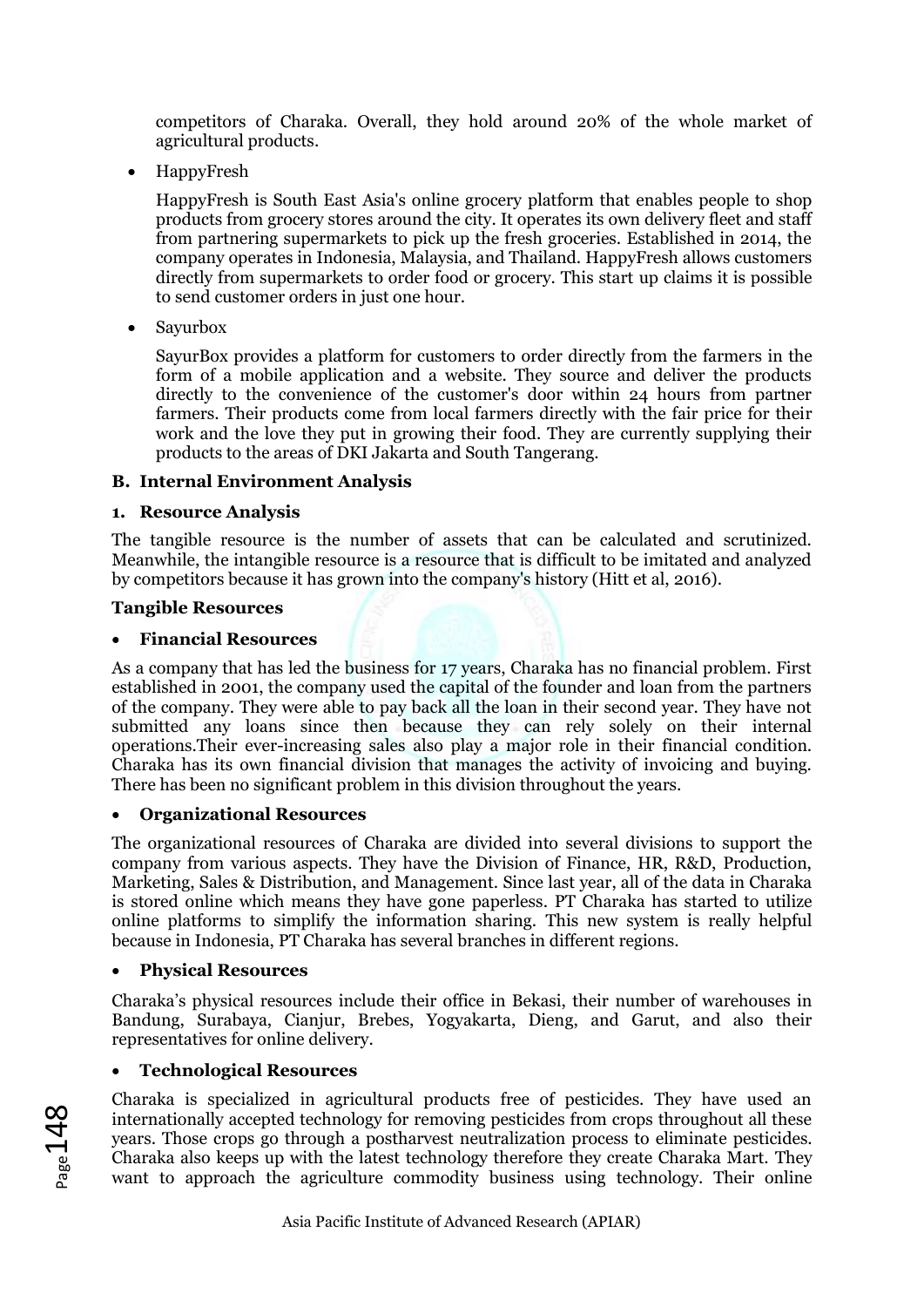platform will be one of the most valuable technological resources that Charaka has.

# **Intangible Resources**

# • **Human Resources**

They have only 3 employees at the beginning, but now they have over 200 employees. They have faced some human resource issues throughout the years, such as high turnover rates and unmotivated old employees to learn new things. However, they still haven't made any breakthrough to solve their problems regarding human resources. This is unfortunate because usually a company can only grow as much as their employees grow.

# • **Innovation Resources**

They have made various innovations over the years. Their latest innovation is, of course, another breakthrough online platform. These innovation ideas came first from the manager who has 15 years of agricultural experience from his previous job before setting up the company. The director always passes on the ideas that he has to his employees and ask them to develop and give feedback.

# • **Reputational Resources**

As a brand, Charaka has a great reputation among customers, shown in the consistently increasing sales of Charaka's products and also from the quick survey that PT Charaka conducted a few years ago.Among supermarkets, they also have a good reputation. About 90 percent of all supermarkets that have continuously ordered Charaka from them over the span of 17 years. Charaka also has a good reputation among farmers as a result of Charaka's attractive payment system.

# **C. Value-Chain Analysis**

Value-chain analysis is a tool that companies use to understand each of its operational parts in creating a value. (Hitt et al, 2016).

# **Primary Activities**

# • **Supply-Chain Management**

PT Charaka obtains the local farmers ' raw materials. In several regions in Indonesia, they are in partnership with farmers. Compared to other regions in Indonesia, the quality of crops harvested in those regions is best. PT Charaka works only with farmers whose harvest meets the company's quality and quantity.

# • **Operations**

The whole process to convert raw materials into final products that is done by this company is what really gives value to their products. The process involves an internationally-accepted pesticide neutralization step and two quality checking steps which results in Charaka producing only high quality agricultural products.

# • **Distribution**

Charaka has been doing great in making sure that their delivery and storage system doesn't damage their products. Before the delivery, the products and the packaging are checked two times which are after the products reach their distribution center in Bekasi and before the products are delivered to supermarkets. For their online delivery to end-consumers, PT Charaka will have two representatives in Bekasi and Jakarta. In order to assure the freshness and the quality of their products, they will stock their products in their representatives every 2 weeks.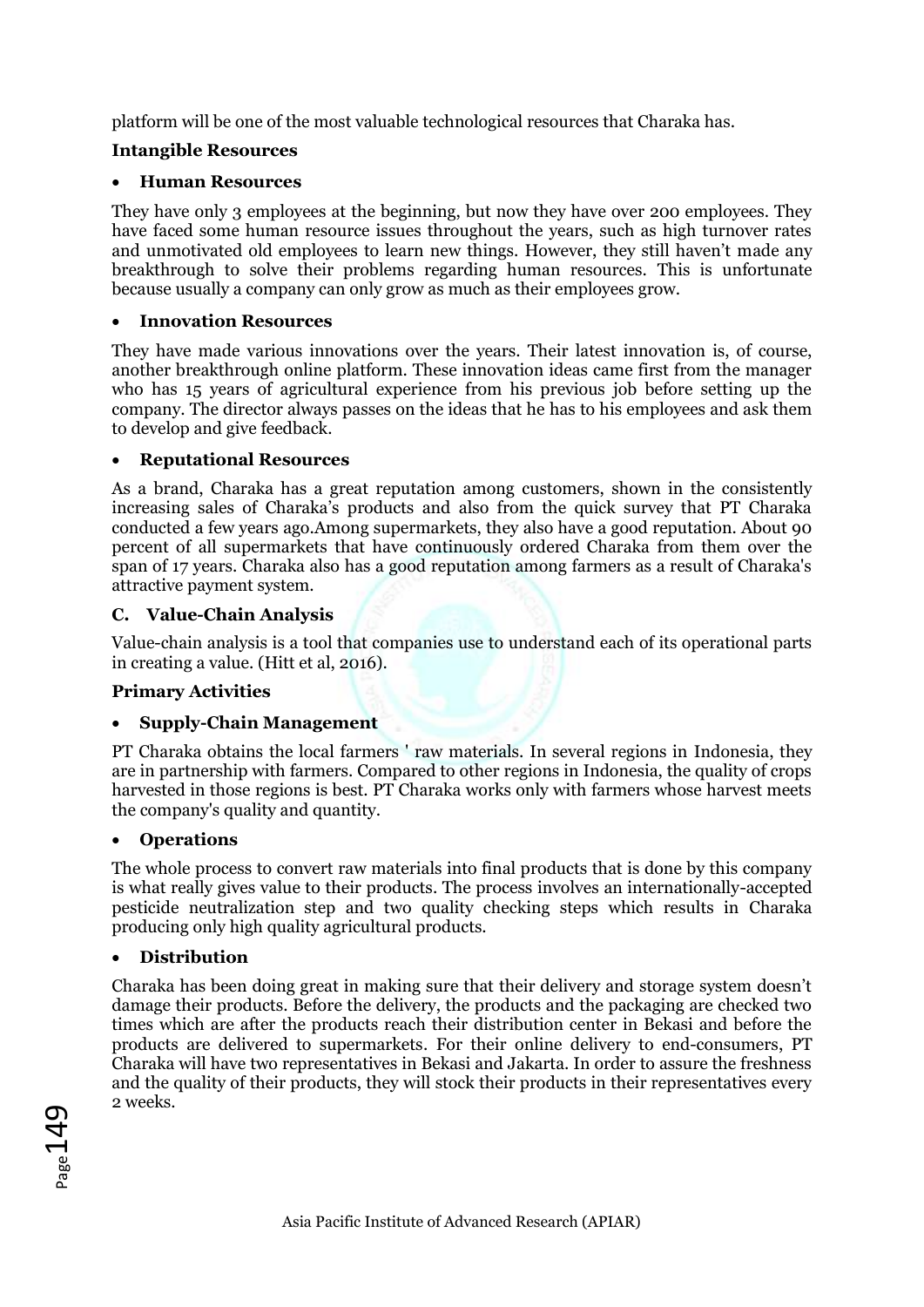# • **Marketing and Sales**

### **STP**

PT Charaka has already known its online platform target customer. PT Charaka's endconsumers are segmented based on demographics and psychography. They live in big cities, particularly in Java and Bali, demographically. They are aimed at people aged 31-60, mostly female, and those with at least a bachelor's degree as their background in education. They target those with a monthly income of over 15 million rupiahs for the income. Psychographically, they are aimed at people who are not price-sensitive and who have a huge health concern. In terms of their products, Charaka positions itself as a producer of luxurious, high quality, pesticide-free agricultural products.

# **Marketing Mix**

**Product:** Charaka offers various kinds of pesticide-free products. Meanwhile, the online platforms that Charaka offers are in two forms which are the website and mobile application called 'Charaka Mart'. 'Charaka Mart' is an online platform that can be used to order PT Charaka's products. **Price:** The price of Charaka's products varies from Rp63,500 per 500 grams of onions for the brand Charaka Onion 27 to Rp55,500 per 1200 grams of potatoes for the brand Oriental Diet Crops.**Place:** Charaka's products are sold in supermarkets all around Indonesia. **Promotion:** Charaka has done several things to promote their products. They made printed magazine and newspaper advertisements, conducted demonstrations and provided SPGs (Sales Promotion Girls) in supermarkets, and sponsored local events. They did not do any online promotion, though. They haven't had their own website and social media until now. They do not think these are necessary all this time because they are all conventional in their marketing and selling activities. This is unfortunate as younger businesses have already owned their own websites and social media to contact their endconsumers. If Charaka had been active online, for years they could have been in contact with their customers.



Figure 6. Charaka's Product Display on Supermarkets

### • **Service**

Charaka also promises a good service for their customers. They regularly visit supermarkets to ask their customers for feedback.

### **Support Activities**

### • **Finance**

Charaka has its own finance division which manages their financial activities as well as the invoicing and purchasing activities. Throughout the years there has been no significant problem in this division. They haven't filed for any loan since their second year because they can solely generate fund from their internal operations.

### • **Management Information Systems**

hereAll data in Charaka has been stored online since last year, meaning they've gone paperless. This new system is really helpful because in Indonesia, PT Charaka has several

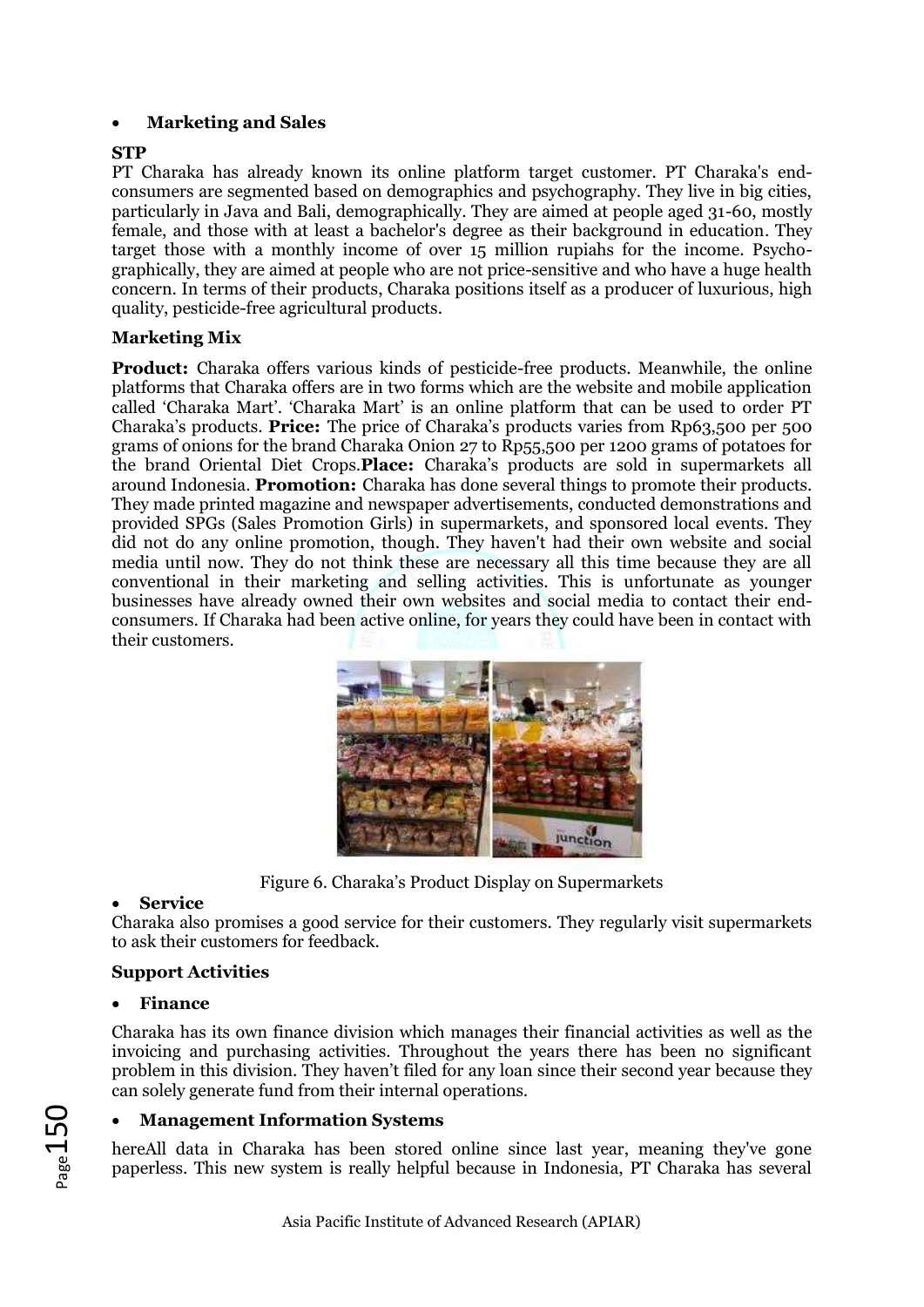branches in different regions. Using the Internet in their management information systems provides a more effective and efficient way for PT Charaka to manage each department's business process.

### • **Human Resources**

PT Charaka does not require potential employees to have similar educational background to the positions they apply. PT Charaka trains the skills new employees need to have once they enter the business. PT Charaka chooses to work with IT experts to enter the digital world. They've got their own IT team, but for regular maintenance it's more. External parties manage the creation and development of online platforms. Since they first tried to change their organizational system into an integrated online system in early 2018, they have been working with these people.

# **D. SWOT Analysis**

From all the exploration of current internal organization and external environment, we can conclude and analyze some strategic factors that can be listed in SWOT analysis.

| Strength                                                                                                                                                                                                                                                                                                                                                       | Weakness                                                                                                                                                                                                                                                                                                                         |
|----------------------------------------------------------------------------------------------------------------------------------------------------------------------------------------------------------------------------------------------------------------------------------------------------------------------------------------------------------------|----------------------------------------------------------------------------------------------------------------------------------------------------------------------------------------------------------------------------------------------------------------------------------------------------------------------------------|
| Charaka has high capital<br>1.<br>Charaka has a strong engagement<br>2.<br>with farmers<br>Charaka use an internationally<br>3.<br>accepted method of<br>pesticide<br>neutralization<br>4. Charaka's customers have been loyal<br>to them for years<br>5. Charaka has a great reputation as the<br>pioneer of pesticide-free agricultural<br>products producer | Charaka has never been directly<br>$\mathbf{1}$ .<br>connected to their end-consumers<br>Lack of technological approach in the<br>2.<br>farming activities<br>IT approach in marketing is a<br>3.<br>completely new thing for Charaka<br>Charaka's products are not<br>4.<br>significantly different from closest<br>competitors |
| <b>Opportunity</b>                                                                                                                                                                                                                                                                                                                                             | Threat                                                                                                                                                                                                                                                                                                                           |
| 1. Agricultural technology can prevent<br>future problems in the faming<br>activities<br>2. Government support in IT approach<br>in agriculture<br>Closest competitors haven't used<br>3.<br>any IT approach<br>Customers are familiar with online-<br>4.<br>shopping                                                                                          | imitate<br>what<br>Competitors<br>may<br>1.<br>Charaka does in the future<br>2. Trading term may get very high in<br>the future resulting in Charaka's<br>products become very expensive                                                                                                                                         |

### Table 1. SWOT Analysis

# **Results and Discussion**

# **A. Proposed Business-Level Strategy**

Based on the internal and external analysis, the generic strategy proposed to PT Charaka would be the focused differentiation strategy. The focus strategy is an integrated set of actions taken to produce goods or services that serve a specific competitive segment's needs. Meanwhile, the differentiation strategy is an integrated set of actions taken to produce goods or services at an acceptable cost perceived by customers as different in ways that matter to them. Through the differentiation strategy, the firm produces distinctive products for customers who value differentiated features more than they value low cost.

# **B. Charaka's Market Segment**

In this case, the specific segment that Charaka serves is healthy food enthusiasts or people who have a big concern with health. Usually, this group of people comes from those in the upper middle and high social classes, but mostly from high social classes. For this group, the health attribute appears to be a relatively more important consideration for Deloitte (2016)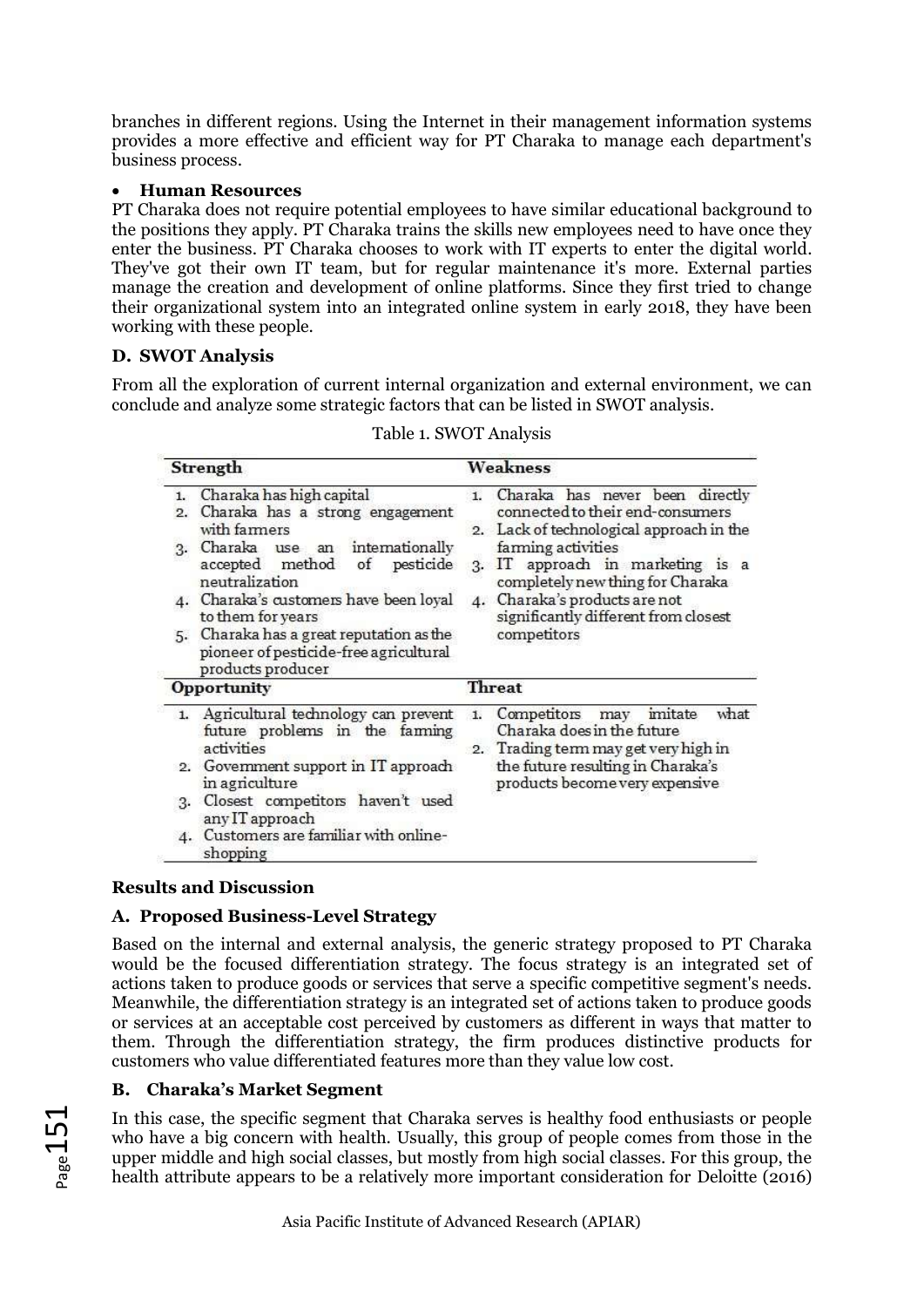when it comes to what they consume. This is a segmented group, so the activities of Charaka must be directed to what the group needs.

#### **C. Charaka's Differentiation Strategy**

The approaches to differentiation should come from as many sectors of the business as possible. These approaches are listed in Table 2.

| <b>Sector</b> | <b>Differentiation Strategy</b>                                                                                                                         |  |
|---------------|---------------------------------------------------------------------------------------------------------------------------------------------------------|--|
| Upstream      | Have a strong relationship with their suppliers (local<br>farmers) by offering an attractive payment and<br>increasing the use agricultural technology. |  |
| Production    | Become the first and the only company to use an<br>internationally-accepted pesticide neutralization<br>method.                                         |  |
| Downstream    | Provide home delivery for end-consumers who<br>purchase through their online platform called Charaka<br>Mart                                            |  |

#### Table 2. Charaka's Differentiation Strategy

#### **D. Proposed Solution**

TOWS matrix generates the alternative strategies for the research. These strategies are generated by exploring strength and opportunity and counteracting weakness and threat of Charaka. The proposed business solution is the conclusion of the strategies generated in the TOWS Matrix.

#### **Increase the use of agricultural technology to create a stronger engagement with local farmers**

If Charaka can work with farmers to increase the application of technology in the farming activities, Charaka will avoid a lot of loss that the company and the farmers could face in the future. This can create an even stronger commitment between farmers and Charaka as Charaka can ensure farmers ' livelihood in many regions. This can also guarantee Charaka's future supply of raw materials as their competitors have not used such a strategy.

#### **Highlight their strengths in their marketing strategy and be active on social medias**

They should emphasize the fact that they are the pioneer of this internationally accepted method in Indonesia because their customers are those who have a great health concern. They should also emphasize their strong engagement with local farmers in their marketing program. To adapt to the latest technological developments and have a direct connection with their customers, however, Charaka needs to be active online by having their own website and social media as a start.

### **Optimize their new online platform to market their products**

It will not be difficult for them to develop an established online platform to market their agricultural products with their high capital and government support. They have a great reputation and loyal customers in promoting their new online platform which is beneficial to them. Charaka doesn't have to deal with trading term by having their own online platform and they can set the price on their own. However, they should have their own IT team as they will have to focus on IT approach from now on as well.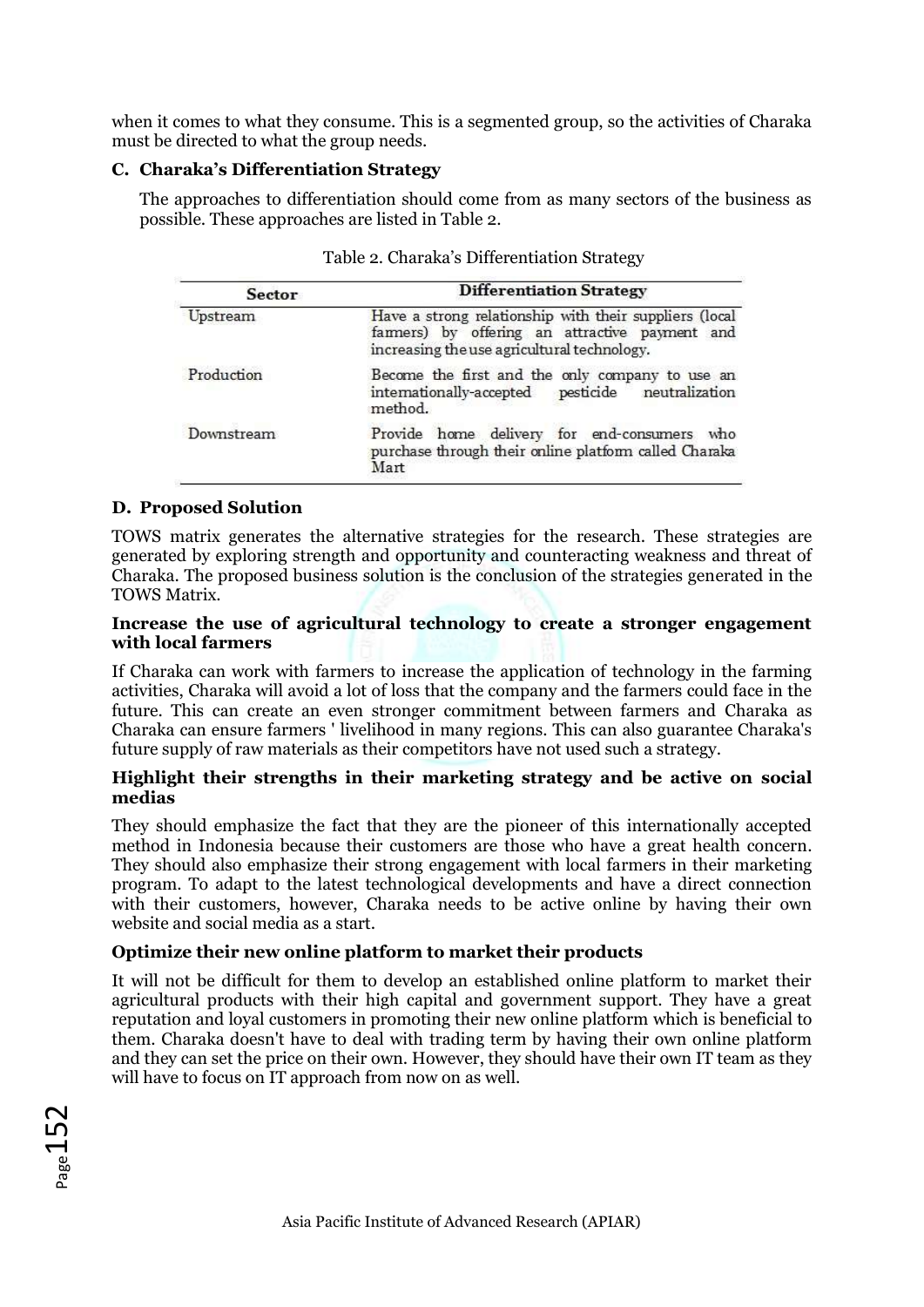# **E. Proposed Marketing Mix Strategy for Charaka Mart**

# **Product**

# • **Variety**

The online platforms offered by Charaka are in two forms that are website and mobile application. For both Android and IOS users, it will be available. As all Charaka's products are available online, customers will have a variety of options. These options vary from staple to fruit and vegetable products such as potato.

# • **Quality**

Also, customers should not worry about the quality of the products as Charaka promises to send the products to the customer's place immediately to guarantee the freshness. If customers are not satisfied with the products they receive, they may reject the products and in return receive better quality products.

# • **Design**



Figure 7. Charaka Mart's Interface

Charaka Mart will have a simple design and large font to make it easy for customers to see as the target market is those aged 31-60 whose visions are usually no longer as clear. They will make the order steps as simple as possible so that using it, this rather older generation will not have a problem. Charaka Mart mostly uses a simple design dominated by black and light grey which are considered neutral and elegant colors.

### • **Features**

When customers enter the application for the first time, they will have to choose the type of crop they want to order, whether it is potato, tomato, rice, carrot, or others. They can also choose products from Best Sellers if they just want to choose from the best of the best. Then, they will be directed to a page where they are faced with the brands of the specific commodity that they choose before. They will have to choose the quantity of products they want to order after choosing the brand. They will then have to choose the destination of delivery and the option of payment. And then, the confirmation page will show you where you can see the overall order information, including the payment instructions.

# • **Warranties**

Since Charaka Mart is the only official online platform launched by PT Charaka, customers will not have to worry about product originality. In contrast to buying from other online platforms that may not guarantee the originality of Charaka's products they sell, buying from Charaka Mart is already a guarantee.

# • **Returns**

To ensure the freshness, products will be sent immediately to the customer's place for those who order from their online platforms. If customers are not satisfied with the products they

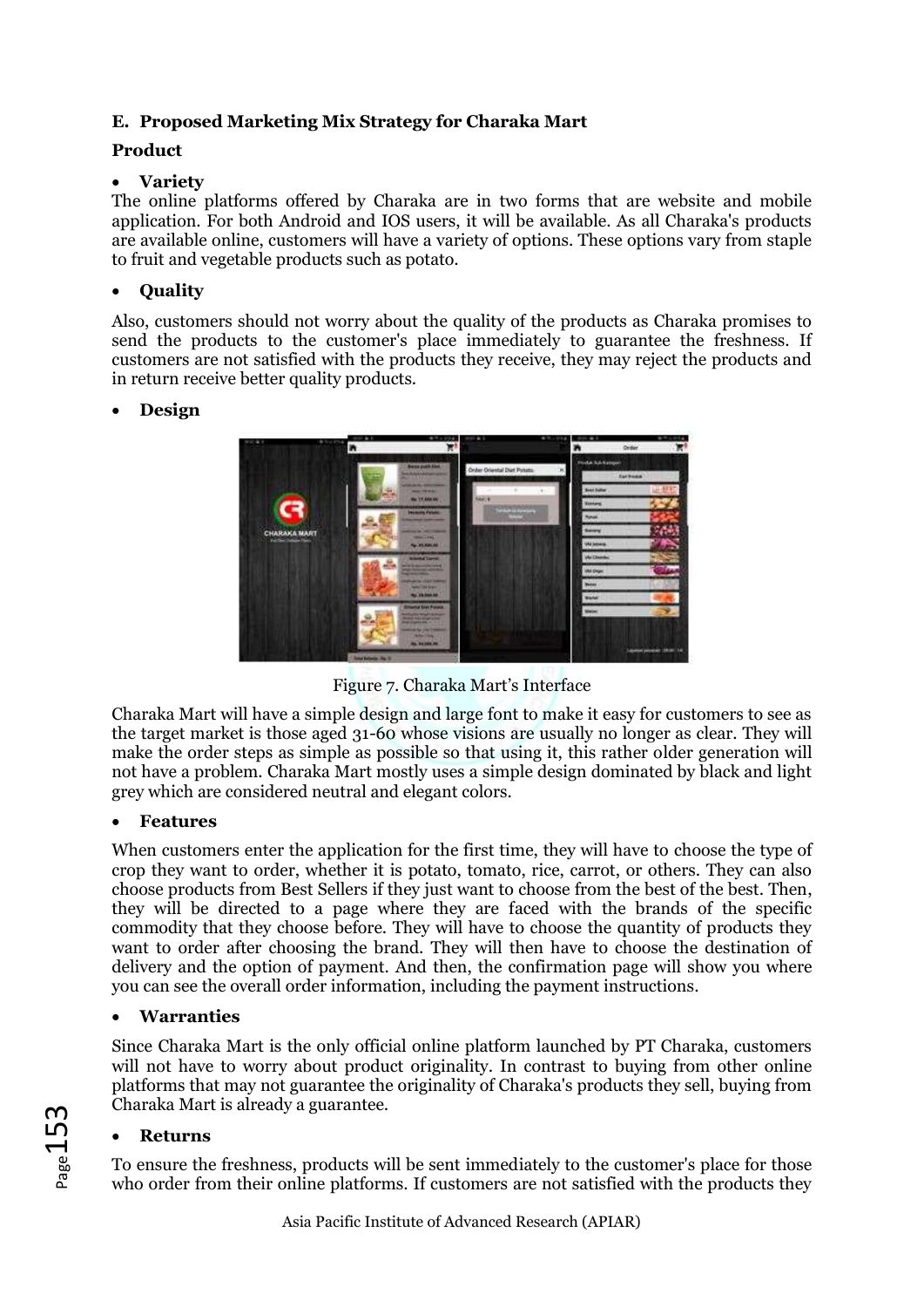receive, they may not take the products the supplier brings with them. The delivery-man will bring back the products to Charaka's representatives and he will be back to the customer's house with a much better quality product right away.

# **Price**

# • **List Price**

Charaka's online products will be cheaper than the price in the supermarkets as there is no trading term to add to the price. The price in the supermarkets will be about 25 percent lower than the price.

# • **Discounts**

Discount offers made by any brand, of course, aim to attract the attention of consumers, So that, there are many discounts that can be offered by Charaka with utilizing the certain moment such as First Purchase Discount, Charaka's Birthday, and The Feast Religious days.

# • **Payment Period**

Charaka will provide different payment types, including ATM transfers, mobile banking, internet banking, credit card, COD (Cash on Delivery), and even a virtual wallet. Receipt of payment will be displayed on the website or application. Unless the customer selects Cash on Delivery (COD) as their payment option, after clicking the "Buy" button, they will be given 30 minutes to complete the payment. Once the payment is received, the product will be delivered to their home.

# **Promotion**

# • **Sales Promotion**

For their Sales Promotion, they can implement Discount, Free Delivery, and Bundling Package, and CR Points. CR Points are loyalty rewards obtained by customers when purchasing the products sold in Charaka Mart. Every purchase of Rp10,000 will receive 10 CR Points. As CR Points act like a currency in this platform, customers can directly use CR Points to make another purchase in Charaka Mart.

# • **Advertising**

To increase the awareness of customer towards Charaka Mart, they should advertise on Instagram, Facebook, Print Media, Brochures, and Printed Ad on The Product's Packaging.

### • **Personal Selling**

In an event or exhibition, Charaka can make personal sales that they can present their products to consumers in detail. Charaka can also open a supermarket booth and assign the selling to a Sales Promotion Girl (SPG).

### • **Public Relations**

This program may be in the form of donations such as giving 10 percent of Charaka Mart's profit to poor local farmers. This program is expected to increase the interest of customers who, in addition to buying the products of Charaka, can also make donations that benefit the disadvantaged.

# • **Direct Marketing**

Charaka can provide the subscription feature on their official website that will be entered by the consumer who visits their website to get some information about any promotion that Charaka provides. Charaka should also provide the consumer who subscribes to it with a discount voucher of IDR 50,000–IDR 100,000.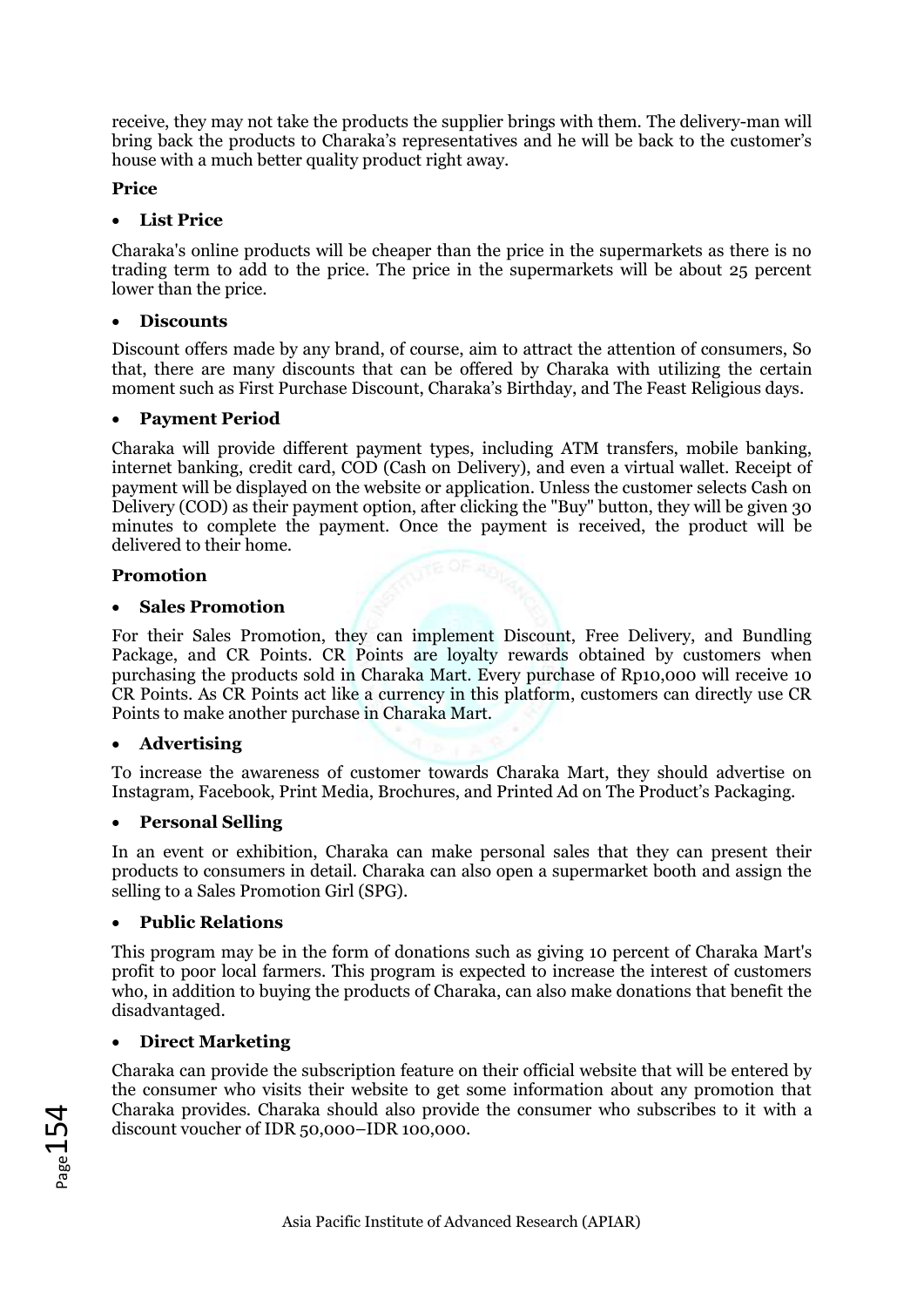# **Place**

### • **Coverage**

Online delivery is only available as a starting point in the Jakarta and Bekasi area. Bekasi is chosen as it is where Charaka's distribution center is located so that the availability of the products can be easily ensured. Jakarta is chosen because this capital city of Indonesia is the city with biggest sales of Charaka's products. Jakarta is also right on the west of Bekasi and the center of these two cities are only 22 km apart.

# • **Inventory**

PT Charaka will have representatives in Bekasi and Jakarta for their online delivery to end customers. They will store their products in their representatives every 2 weeks to ensure the freshness and quality of their products.

# • **Transport**

As long as there is no customer complaint, the entire delivery service will be completed within less than 1 hour after the payment has been completed. Only Rp7,500 for the delivery fee will be charged to customers whose seats are not more than 5 km from the nearest Charaka representative. It is reasonable since by ordering online customers don't have to spend money on gas or parking ticket when they go to supermarkets.

### **Conclusion**

This research is done to achieve some objectives. The generic strategy proposed to PT Charaka would be the focused differentiation strategy based on the internal and external analysis. Charaka's specific segment is healthy food enthusiasts or people who have a major health concern. Usually, this group of people comes from those in the upper middle and high social classes, but mostly from high social classes.Meanwhile, the strategy of differentiation should come from as many business sectors as possible. The differentiation in Charaka can come from the upstream, the production, and the downstream sector as well.

To maintain their position as a leading agribusiness company in this digital era, there are several strategies that can be proposed to PT Charaka. First, to create a stronger engagement with local farmers, they should increase the use of agricultural technology. In their marketing strategy, they should also be active on social media and highlight their strengths. Finally, to market their products, they should optimize their new online platform. With their strengths and the right marketing strategy, it shouldn't be hard for them to develop an established online platform to be directly connected to their end-consumers.